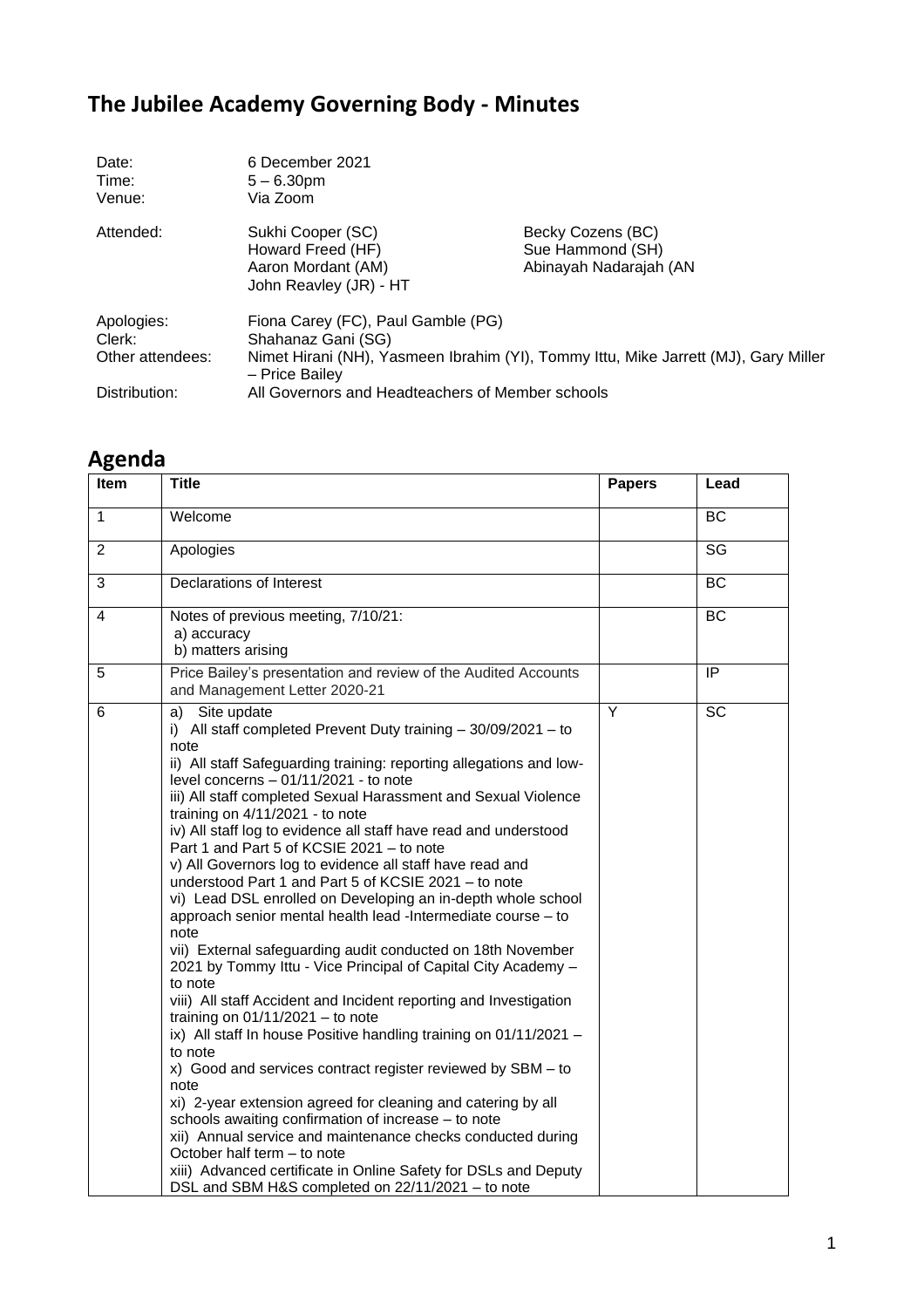|                | xiv) Online policy with supporting appendices with summary of<br>changes $-$ to approve<br>xv) Behaviour policy updates - to approve<br>xvi) DHT T&L report on curriculum changes and subsequent<br>Curriculum policy review - to approve<br>xvii) Assessment, Recording and Reporting Policy reviewed - to<br>approve<br>xviii) Census review report - to note<br>Finance<br>b)<br>i) Approval of the accounting policies, Governors report, the<br>annual report and audited financial statements<br>ii) Approval of the management letter and responses<br>iii) Approval of the Letter of Representation<br>iv) Approval of the Internal Audit Report<br>v) Approve the delegation of the signing of the Audit documents<br>to BC and JR<br>vi) Approval to submit last year's accounts via the Annual<br>Accounts Return by 31 January<br>vii) Appointment of Price Bailey as the schools Auditors for<br>$2021 - 22 -$ to approve<br>viii) Budget monitoring report for October 2021 - to note<br>ix) Funding $2022/23 -$ to note<br>x) Scheme of delegation - approve<br>xi) Financial Regulations - approve<br>xii) Pay award decision for Teachers - approve<br>xiii) Pay Policy - approve | Υ | YI                   |
|----------------|----------------------------------------------------------------------------------------------------------------------------------------------------------------------------------------------------------------------------------------------------------------------------------------------------------------------------------------------------------------------------------------------------------------------------------------------------------------------------------------------------------------------------------------------------------------------------------------------------------------------------------------------------------------------------------------------------------------------------------------------------------------------------------------------------------------------------------------------------------------------------------------------------------------------------------------------------------------------------------------------------------------------------------------------------------------------------------------------------------------------------------------------------------------------------------------------------|---|----------------------|
| $\overline{7}$ | Report of Executive Headteacher & Head of School including<br><b>Curriculum Update</b>                                                                                                                                                                                                                                                                                                                                                                                                                                                                                                                                                                                                                                                                                                                                                                                                                                                                                                                                                                                                                                                                                                             |   | MJ, JR,<br><b>NH</b> |
| 8              | Chair's Report                                                                                                                                                                                                                                                                                                                                                                                                                                                                                                                                                                                                                                                                                                                                                                                                                                                                                                                                                                                                                                                                                                                                                                                     |   | BC                   |
|                | i) Appointment of Executive Head for September 2022 -<br>Process to be discussed in January<br>ii) Appointment of Audit Committee Chair                                                                                                                                                                                                                                                                                                                                                                                                                                                                                                                                                                                                                                                                                                                                                                                                                                                                                                                                                                                                                                                            |   |                      |
| 9              | AoB (Chair to be notified by the start of the meeting)                                                                                                                                                                                                                                                                                                                                                                                                                                                                                                                                                                                                                                                                                                                                                                                                                                                                                                                                                                                                                                                                                                                                             |   | BC                   |

## **Minutes / Decisions / Actions**

| <b>Item</b>   | minutes                                                                                                                                                                                                                                                      | Who action? | By<br>when? |
|---------------|--------------------------------------------------------------------------------------------------------------------------------------------------------------------------------------------------------------------------------------------------------------|-------------|-------------|
|               | No actions / decisions.                                                                                                                                                                                                                                      |             |             |
| $\mathcal{P}$ | Apologies from FC and PG.                                                                                                                                                                                                                                    |             |             |
| 3             | Declarations of interests - all Governors present have<br>completed the Register of Interests for 2020/21. There were no<br>declarations of interest for this meeting.                                                                                       |             |             |
|               | $\triangleright$ The minutes of the meeting on 7 October 2021 were<br>agreed as a true and accurate record and signed<br>accordingly.<br>$\triangleright$ Tommy Ittu was appointed as Safeguarding, Health &<br>Safety, Pupil premium and SEN link Governor. |             |             |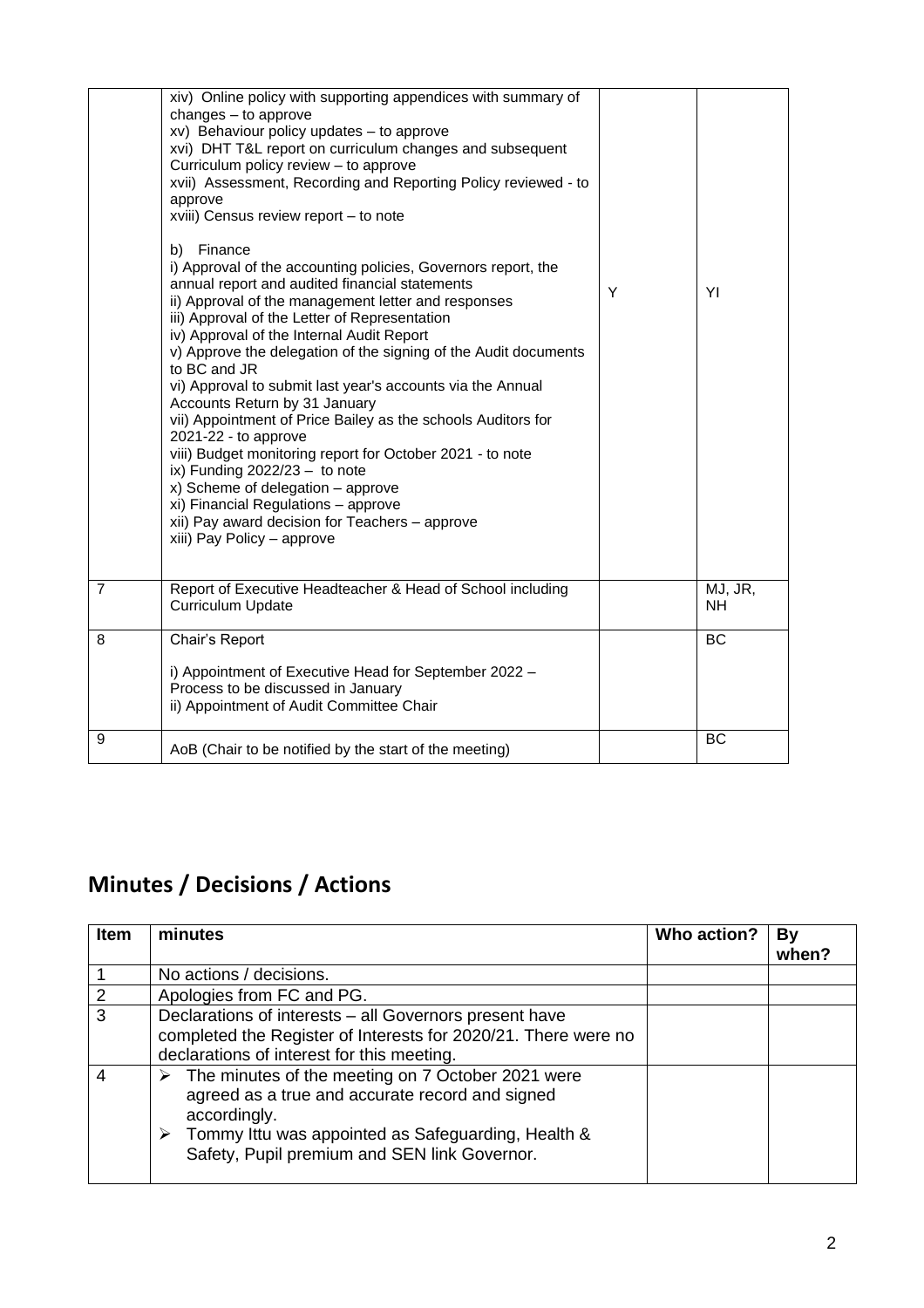| 5 | Gary Miller discussed the Audited Account to 31 August 2021<br>and gave a full presentation of the Management Letter.                           |
|---|-------------------------------------------------------------------------------------------------------------------------------------------------|
|   | The accounts show the school to be stable with healthy                                                                                          |
|   | reserves and good cash balances.                                                                                                                |
|   |                                                                                                                                                 |
| 6 | a) Site update                                                                                                                                  |
|   | Safeguarding                                                                                                                                    |
|   | Governors noted the following staff training has been                                                                                           |
|   | completed since the last GB meeting:                                                                                                            |
|   | <b>Prevent Duty training</b><br>$\circ$                                                                                                         |
|   | reporting allegations and low-level concerns<br>$\circ$                                                                                         |
|   | Sexual Harassment and Sexual Violence training<br>$\circ$<br>o FGM                                                                              |
|   | $\triangleright$ Governors noted that staff and governors have signed safer                                                                     |
|   | working agreements confirming they have read and                                                                                                |
|   | understood Part 1 and Part 5 of KCSIE 2021.                                                                                                     |
|   | $\triangleright$ Governors noted the request to complete the training                                                                           |
|   | survey to evidence completed safeguarding training. If a                                                                                        |
|   | particular training module has not been completed the                                                                                           |
|   | survey signposts where to go to complete. The is usually a<br>module from The Key.                                                              |
|   | Governors noted the Lead DSL has been enrolled on<br>➤                                                                                          |
|   | Developing an in-depth whole school approach senior                                                                                             |
|   | mental health lead -Intermediate course - funded by DfE                                                                                         |
|   | $\triangleright$ Governors noted an External safeguarding audit conducted                                                                       |
|   | on 18th November 2021 by Tommy Ittu - Vice Principal of                                                                                         |
|   | Capital City Academy. The Summary of Findings concludes<br>that as an academy TJA is fully compliant in 23 (85%) out of                         |
|   | 27 areas of the audit. All but one of the actions have been                                                                                     |
|   | completed - the final action being to invite Tommy as our                                                                                       |
|   | co-opted/link Governor responsible for Safeguarding,                                                                                            |
|   | Health & Safety, Pupil premium and SEN to conduct a                                                                                             |
|   | regular audit of the CP files in the future.                                                                                                    |
|   |                                                                                                                                                 |
|   | <b>Health &amp; Safety</b>                                                                                                                      |
|   | Governors noted the following all staff training has been<br>➤                                                                                  |
|   | completed:                                                                                                                                      |
|   | Accident and Incident reporting and Investigation<br>$\circ$                                                                                    |
|   | In house Positive handling<br>$\circ$                                                                                                           |
|   | $\triangleright$ Due to resignation of Houseparent – key duties for catering, f<br>and medical have been assimilated as additional duties amore |
|   | support staff, who have completed all associated training to s                                                                                  |
|   | them in their new roles.                                                                                                                        |
|   | <b>Covid Health and Safety</b>                                                                                                                  |
|   | 28 positives cases of Covid to date but only one since the<br>➤                                                                                 |
|   | beginning this academic year. TJA continue to offer twice                                                                                       |
|   | weekly lateral flow testing at school and provide staff with                                                                                    |
|   | home test kits. All students that have consented will be                                                                                        |
|   | tested on first day back after Christmas break. Until                                                                                           |
|   |                                                                                                                                                 |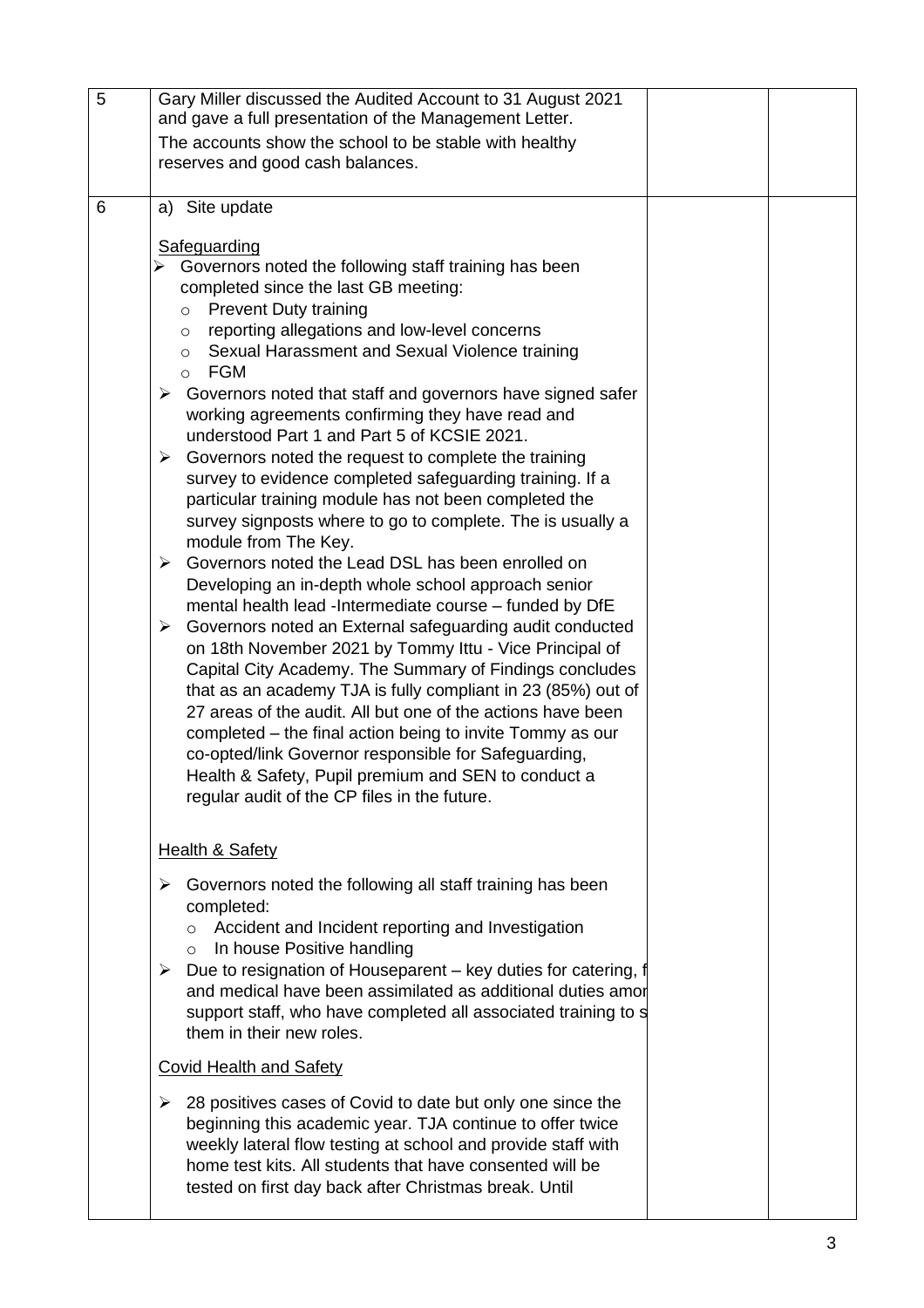| which have been recorded positive.<br>Governors noted the school COVID-19 Risk assessment<br>$\blacktriangleright$<br>has recently been updated to include the vaccination<br>programme which took place on 4 <sup>th</sup> November and that the<br>measures announced on 28/11/21 in light of spread of the<br>Omicron Variant. Wearing of masks has become<br>mandatory in al communal areas in the school                                                                                                                                                                                                                                      |                                                                                                                                                                                                                                                                                                                                                                                                              |                                                                                                                    |
|----------------------------------------------------------------------------------------------------------------------------------------------------------------------------------------------------------------------------------------------------------------------------------------------------------------------------------------------------------------------------------------------------------------------------------------------------------------------------------------------------------------------------------------------------------------------------------------------------------------------------------------------------|--------------------------------------------------------------------------------------------------------------------------------------------------------------------------------------------------------------------------------------------------------------------------------------------------------------------------------------------------------------------------------------------------------------|--------------------------------------------------------------------------------------------------------------------|
| <b>Contracts</b>                                                                                                                                                                                                                                                                                                                                                                                                                                                                                                                                                                                                                                   |                                                                                                                                                                                                                                                                                                                                                                                                              |                                                                                                                    |
| Governors noted The Goods and Services contract register<br>➤<br>reviewed by SBM.<br>Governors noted the 2-year extension for cleaning though<br>≻<br>principally agreed by all schools is still confirmation of<br>increases due to national living wage increases and<br>increases in cleaning product costs.<br>$\triangleright$ Governors noted the 2-year extension for cleaning though<br>principally agreed by all schools however awaiting<br>confirmation of increases due to national living wage<br>increase and increases associated to sourcing and delivery<br>of products.                                                          |                                                                                                                                                                                                                                                                                                                                                                                                              |                                                                                                                    |
| <b>Premises</b>                                                                                                                                                                                                                                                                                                                                                                                                                                                                                                                                                                                                                                    |                                                                                                                                                                                                                                                                                                                                                                                                              |                                                                                                                    |
| Governors noted the majority of Annual service and<br>addressed mainly for the Lift, Boilers and some Ac units                                                                                                                                                                                                                                                                                                                                                                                                                                                                                                                                     |                                                                                                                                                                                                                                                                                                                                                                                                              |                                                                                                                    |
| <b>Online Safety</b>                                                                                                                                                                                                                                                                                                                                                                                                                                                                                                                                                                                                                               |                                                                                                                                                                                                                                                                                                                                                                                                              |                                                                                                                    |
| This next section is focused on Online safety, the content of<br>Part two and Annex A of KCSIE 2021 to ensure online safety is<br>clearly viewed by staff, DSLs and leaders as part of a school<br>and college's statutory safeguarding responsibilities.                                                                                                                                                                                                                                                                                                                                                                                          |                                                                                                                                                                                                                                                                                                                                                                                                              |                                                                                                                    |
|                                                                                                                                                                                                                                                                                                                                                                                                                                                                                                                                                                                                                                                    |                                                                                                                                                                                                                                                                                                                                                                                                              |                                                                                                                    |
| ➤<br>completed an Advanced certificate in Online Safety to<br>evidence that we have accessed appropriate training to<br>ensure the understanding of the unique risks associated<br>with online safety<br>Governors noted The Online Safety Group met earlier this<br>➤<br>month to consult and ensure the summary of changes to<br>content and guidance on online safety is reflected in all key<br>policies, especially in regards to the four areas of risk,<br>online peer on peer abuse, relationships on social media,<br>cybercrime and the use of mobile and smart technology.<br>Governors approved the Online policy with supporting<br>➤ |                                                                                                                                                                                                                                                                                                                                                                                                              |                                                                                                                    |
|                                                                                                                                                                                                                                                                                                                                                                                                                                                                                                                                                                                                                                                    | yesterday TJA have conducted 1,011 rapid flow tests $-3$ of<br>maintenance checks were conducted during October half term.<br>The refurbishment works are now in the 6th year and therefore<br>these checks have identified key works that need to be<br>which has been added and strengthened in line with Part one,<br>As part of these key requirements:<br>appendices and linked policies which include: | Covid 19 risk assessment also reflects the new contingency<br>Governors noted the DSL, Deputy DSL and SBM H&S have |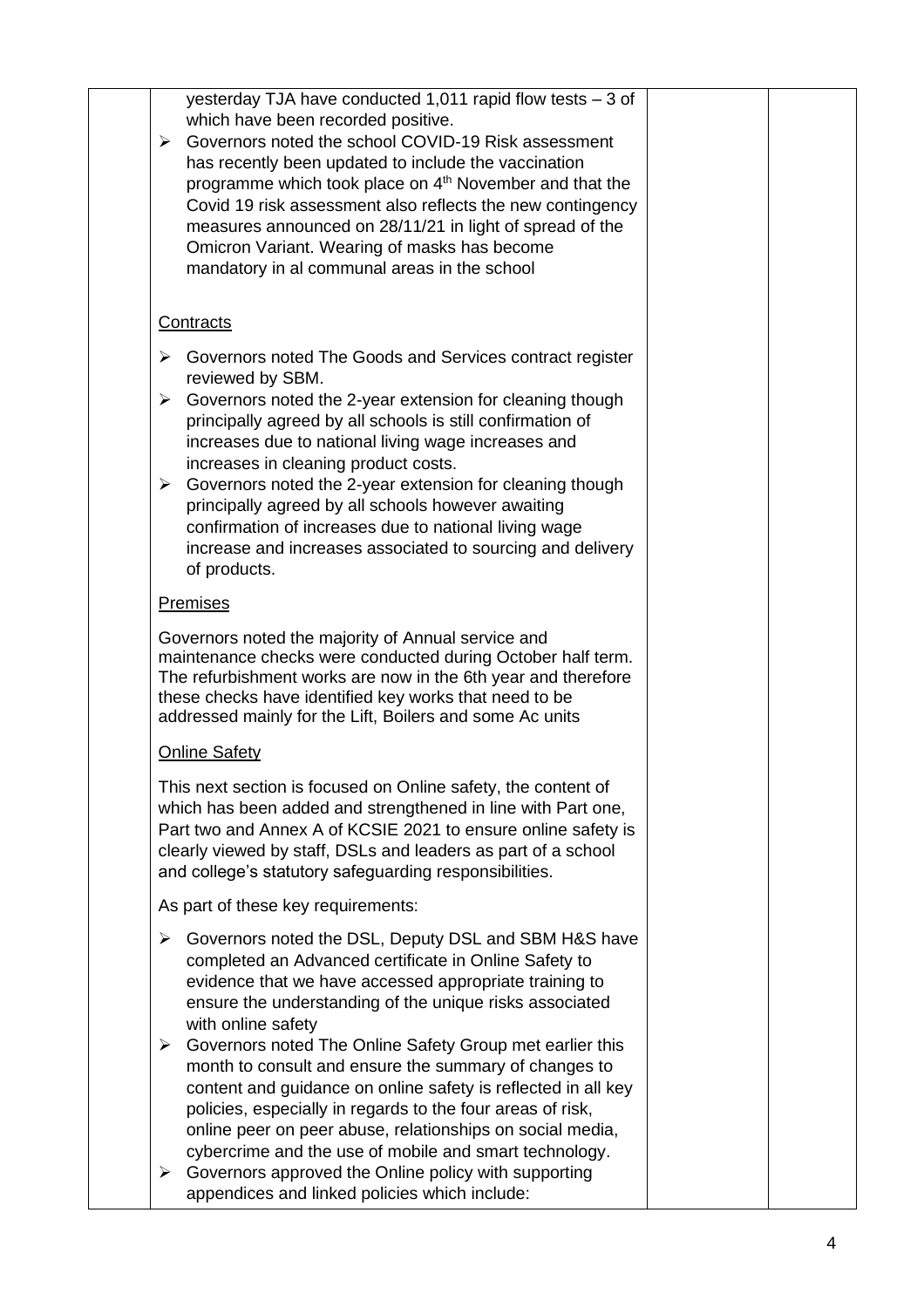| Professional social media policy<br>$\circ$<br>Provisioning privileged IT accounts policy<br>$\circ$<br>Social media and networking policy<br>$\circ$<br>Technical security policy<br>$\circ$<br>Mobile Technologies Policy inc. BYOD and BYOT<br>$\circ$<br>Governors approved the Behaviour policy has been<br>$\blacktriangleright$<br>updated to ensure:<br>Integration with online policy<br>$\circ$<br>that ALL incidents of cyber-bullying and harmful sexual<br>$\circ$<br>behaviours inc. sexual violence and/or harassment are<br>logged and dealt in line with processes set out in school<br>behaviour policy                                                    |  |
|------------------------------------------------------------------------------------------------------------------------------------------------------------------------------------------------------------------------------------------------------------------------------------------------------------------------------------------------------------------------------------------------------------------------------------------------------------------------------------------------------------------------------------------------------------------------------------------------------------------------------------------------------------------------------|--|
| <b>Cyber Crime</b>                                                                                                                                                                                                                                                                                                                                                                                                                                                                                                                                                                                                                                                           |  |
| TJA is in the process of completing the Cyber Essentials<br>assessment which assesses if the school is meeting the<br>requirements under five technical control themes that include<br>firewalls, secure configuration, user control, malware protection<br>and security update management.                                                                                                                                                                                                                                                                                                                                                                                  |  |
| The assessment though almost completed could not be<br>submitted due to delays in the user access quality checks after<br>the completion of migration on to our new servers. This should<br>be completed by end of week and allow for submission of the<br>assessment in the early part of the new year. This is also why<br>TJA has not migrated as a GB from using Dropbox to Teams<br>as part of the security measures and hope to do so for next<br>meeting.                                                                                                                                                                                                             |  |
| <b>Teaching and Learning</b>                                                                                                                                                                                                                                                                                                                                                                                                                                                                                                                                                                                                                                                 |  |
| Governors noted DHT T&L report on curriculum changes<br>➤<br>and subsequent<br>Governors approved the Curriculum policy<br>➤<br>Governors approved the Assessment, Recording and<br>➤<br><b>Reporting Policy</b><br>Governors to complete survey online about curriculum and<br>➤<br>assessment feedback                                                                                                                                                                                                                                                                                                                                                                     |  |
| Lastly, governors noted the Census review report.                                                                                                                                                                                                                                                                                                                                                                                                                                                                                                                                                                                                                            |  |
| b) Finance                                                                                                                                                                                                                                                                                                                                                                                                                                                                                                                                                                                                                                                                   |  |
| i) Accounting policies, Governors' report, annual and audited<br>financials – formally approved by the Governing Body.<br>ii) Approval of the management letter and responses - formally<br>approved by the Governing Body.<br>iii) Approval of the Internal Scrutiny Report formally approved<br>by the Governing Body<br>iv) Approval of the signing of the letter of representation -<br>formally approved by GB<br>v) Approval of the delegation of the signing of the Audit<br>documents to BC and JR - formally approved by the Governing<br>Body.<br>vi) Submission of the accounts to the DofE via the Accounts<br>return – formally approved by the Governing Body. |  |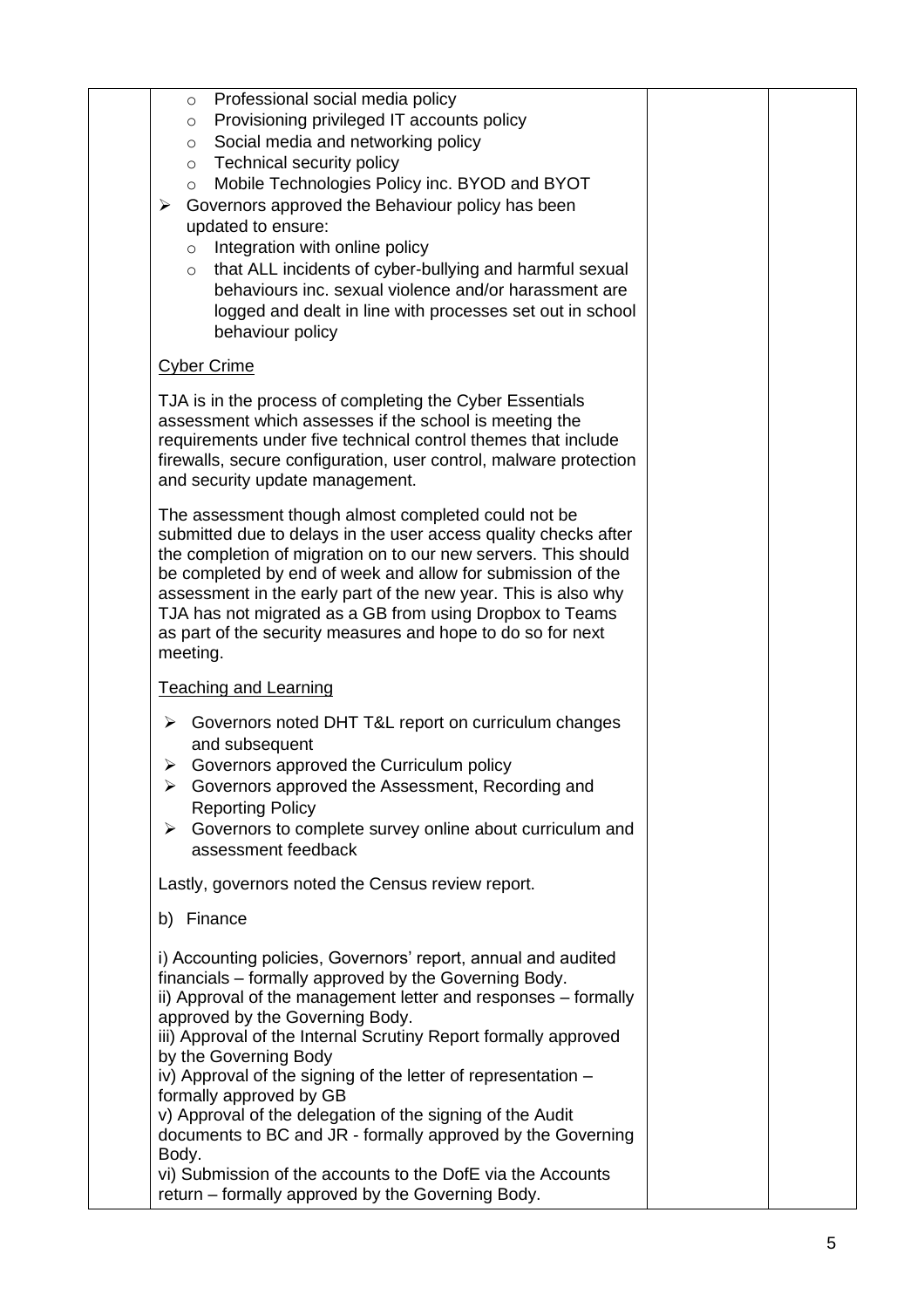|                | MJ reported:<br>$\triangleright$ Currently there are 58 students of which 24 are full time<br>and 28 respite. There are 6 outreach students.<br>With the exception of supply Spanish teacher currently<br>➤<br>covering maternity leave, TJA is fully staffed.<br>$\triangleright$ Year 11 mock exams are underway.<br>$\triangleright$ The Year 11 motivational conference took place on<br>11/11/21. It was a successful event held virtually. Guest<br>speakers included key TJA staff members, external |  |
|----------------|-------------------------------------------------------------------------------------------------------------------------------------------------------------------------------------------------------------------------------------------------------------------------------------------------------------------------------------------------------------------------------------------------------------------------------------------------------------------------------------------------------------|--|
| $\overline{7}$ | Report of Exec Head & Head of School                                                                                                                                                                                                                                                                                                                                                                                                                                                                        |  |
|                | BC thanked SC and YI for their work.<br>➤<br>$\triangleright$ HF reminded GB that a new external person will be<br>required to complete the Safeguarding audit as now<br>Tommy Ittu is a Governor at TJA.                                                                                                                                                                                                                                                                                                   |  |
|                | Comments and questions:                                                                                                                                                                                                                                                                                                                                                                                                                                                                                     |  |
|                | xiii) Pay policy - Following the approval of item xii, only<br>change is the increase in Unqualified grades 1-3 by £250.<br>Approved                                                                                                                                                                                                                                                                                                                                                                        |  |
|                | xii) Pay award decision for Teachers - Approved paper and<br>uplift of £250 for Unqualified 1-3.                                                                                                                                                                                                                                                                                                                                                                                                            |  |
|                | xi) Financial Regulations - updated 19.5 following audit<br>management letter - Approved                                                                                                                                                                                                                                                                                                                                                                                                                    |  |
|                | x) Scheme of Delegation approval sought to amend the<br>approval of in-budget virements to The Executive Headteacher.<br>This is in line with some Harrow Academies. Approved                                                                                                                                                                                                                                                                                                                               |  |
|                | ix) Funding 2022/23<br>ESFA have taken the decision to automatically roll over the<br>agreed place numbers for 2021-22 to 2022-23. No further<br>action is required by the school.                                                                                                                                                                                                                                                                                                                          |  |
|                | TJA have invoiced for 116 students compared to 115 in the<br>budget submission for 20/21. During November & December<br>TJA have taken on 1 new commissioning school and 1 school<br>has bought an additional place. Noted.                                                                                                                                                                                                                                                                                 |  |
|                | On behalf of the GB, BC sees the management accounts each<br>month and has the opportunity to ask questions.                                                                                                                                                                                                                                                                                                                                                                                                |  |
|                | - formally approved by the Governing Body.<br>viii) Budget monitoring<br>Management accounts to 31 October 2021 show income of<br>£242k and expenditure of £289k. Net deficit excluding<br>depreciation stands at £18.6k. This deficit does not include<br>Teacher's performance management increases and pay<br>increment. These have now been paid in November and<br>backdated to September.                                                                                                             |  |
|                | vii) Appointment of Price Bailey as the school's External<br>Auditors and Alliotts as the school's internal auditor for 2021-22                                                                                                                                                                                                                                                                                                                                                                             |  |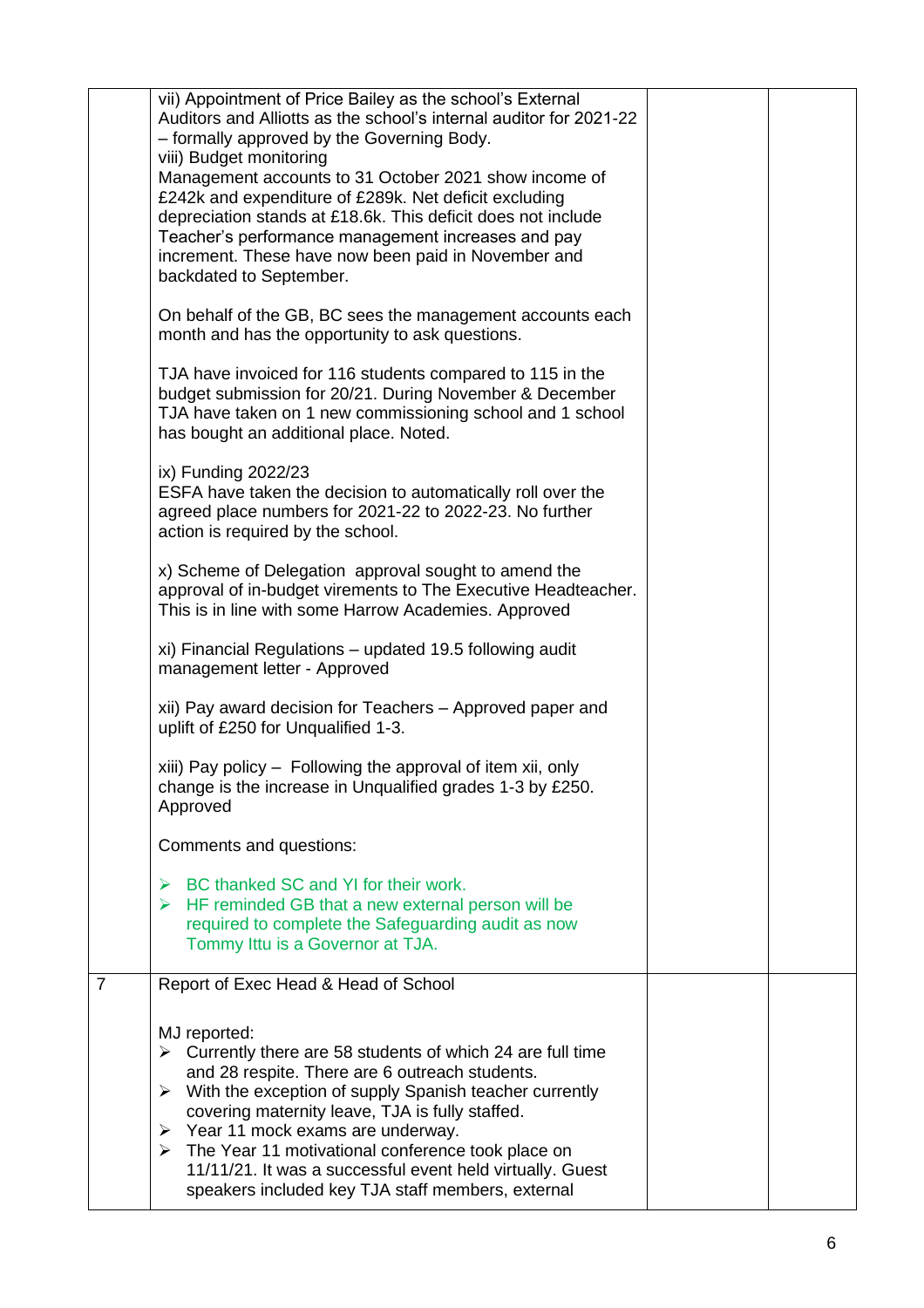| agencies and past students. Crucial information about post<br>16 progression and destinations was shared.<br>Behaviour across the school is judged currently as being<br>➤<br>'securely good.' TJA is currently recording a ratio of 6:1<br>Achievement points vs Behaviour points, this has exceeded<br>the school's expectations set at the beginning of the year.<br>Also compared to previous years this is an improvement.<br>> 97% of students are in positive conduct points compared<br>with 94% for the same period last year.<br>Exclusions are down by 50% in comparison to same period<br>➤<br>last year. When comparing the last three years exclusions<br>data with other alternative provisions there is a downward<br>trend in the number of exclusions being issued compared to<br>local and national statistics.<br>Early intervention and support from the behavioural team<br>➤ |  |
|-----------------------------------------------------------------------------------------------------------------------------------------------------------------------------------------------------------------------------------------------------------------------------------------------------------------------------------------------------------------------------------------------------------------------------------------------------------------------------------------------------------------------------------------------------------------------------------------------------------------------------------------------------------------------------------------------------------------------------------------------------------------------------------------------------------------------------------------------------------------------------------------------------|--|
| has had a positive impact on student outcomes across the<br>school. More use of the internal seclusion room has<br>reduced fixed term exclusions, staff consistently follow and<br>apply the school's behaviour policy resulting in an increase<br>in student engagement and achievement points awarded in<br>lessons. DS will provide a more in-depth analysis at the<br>March GB meeting                                                                                                                                                                                                                                                                                                                                                                                                                                                                                                          |  |
| NH provided an update on curriculum:                                                                                                                                                                                                                                                                                                                                                                                                                                                                                                                                                                                                                                                                                                                                                                                                                                                                |  |
| Key findings from surveys on curriculum intent,<br>➤                                                                                                                                                                                                                                                                                                                                                                                                                                                                                                                                                                                                                                                                                                                                                                                                                                                |  |
| implementation and impact have found:                                                                                                                                                                                                                                                                                                                                                                                                                                                                                                                                                                                                                                                                                                                                                                                                                                                               |  |
| 100% of teachers agree our curriculum is ambitious,<br>$\circ$                                                                                                                                                                                                                                                                                                                                                                                                                                                                                                                                                                                                                                                                                                                                                                                                                                      |  |
| broad and balanced and 90% agree our curriculum                                                                                                                                                                                                                                                                                                                                                                                                                                                                                                                                                                                                                                                                                                                                                                                                                                                     |  |
| is appropriate for all                                                                                                                                                                                                                                                                                                                                                                                                                                                                                                                                                                                                                                                                                                                                                                                                                                                                              |  |
| 100% of teachers and 80% of students agree the<br>$\circ$                                                                                                                                                                                                                                                                                                                                                                                                                                                                                                                                                                                                                                                                                                                                                                                                                                           |  |
| curriculum engages pupils in learning                                                                                                                                                                                                                                                                                                                                                                                                                                                                                                                                                                                                                                                                                                                                                                                                                                                               |  |
| 100% of teachers and 80% of students agree pupils<br>$\circ$                                                                                                                                                                                                                                                                                                                                                                                                                                                                                                                                                                                                                                                                                                                                                                                                                                        |  |
| are becoming independent learners                                                                                                                                                                                                                                                                                                                                                                                                                                                                                                                                                                                                                                                                                                                                                                                                                                                                   |  |
| 100% of teachers and 85% of students agree pupils<br>$\circ$                                                                                                                                                                                                                                                                                                                                                                                                                                                                                                                                                                                                                                                                                                                                                                                                                                        |  |
| are making good progress and know what to do to                                                                                                                                                                                                                                                                                                                                                                                                                                                                                                                                                                                                                                                                                                                                                                                                                                                     |  |
| get to the next stage.                                                                                                                                                                                                                                                                                                                                                                                                                                                                                                                                                                                                                                                                                                                                                                                                                                                                              |  |
| Teaching, learning and assessment:<br>➤                                                                                                                                                                                                                                                                                                                                                                                                                                                                                                                                                                                                                                                                                                                                                                                                                                                             |  |
| Teachers of all subjects have created curriculum<br>$\circ$                                                                                                                                                                                                                                                                                                                                                                                                                                                                                                                                                                                                                                                                                                                                                                                                                                         |  |
| and assessment maps providing the year's overview                                                                                                                                                                                                                                                                                                                                                                                                                                                                                                                                                                                                                                                                                                                                                                                                                                                   |  |
| of their subject. Within these long term plans key                                                                                                                                                                                                                                                                                                                                                                                                                                                                                                                                                                                                                                                                                                                                                                                                                                                  |  |
| concepts, needed by pupils for subsequent<br>understanding have also been identified. Medium                                                                                                                                                                                                                                                                                                                                                                                                                                                                                                                                                                                                                                                                                                                                                                                                        |  |
| term plans have been formulated to include links to                                                                                                                                                                                                                                                                                                                                                                                                                                                                                                                                                                                                                                                                                                                                                                                                                                                 |  |
| SMSC and British Values, also termly summative                                                                                                                                                                                                                                                                                                                                                                                                                                                                                                                                                                                                                                                                                                                                                                                                                                                      |  |
| assessment topics                                                                                                                                                                                                                                                                                                                                                                                                                                                                                                                                                                                                                                                                                                                                                                                                                                                                                   |  |
| Curriculum adjustments have been made using a<br>$\circ$                                                                                                                                                                                                                                                                                                                                                                                                                                                                                                                                                                                                                                                                                                                                                                                                                                            |  |
| subject-specific approach, with teachers and                                                                                                                                                                                                                                                                                                                                                                                                                                                                                                                                                                                                                                                                                                                                                                                                                                                        |  |
| leaders looking carefully at their subject curriculums                                                                                                                                                                                                                                                                                                                                                                                                                                                                                                                                                                                                                                                                                                                                                                                                                                              |  |
| and prioritising what children must learn to move                                                                                                                                                                                                                                                                                                                                                                                                                                                                                                                                                                                                                                                                                                                                                                                                                                                   |  |
| forward rapidly and where necessary making                                                                                                                                                                                                                                                                                                                                                                                                                                                                                                                                                                                                                                                                                                                                                                                                                                                          |  |
| amendments to reflect changes to Key Stage 4                                                                                                                                                                                                                                                                                                                                                                                                                                                                                                                                                                                                                                                                                                                                                                                                                                                        |  |
| examinations                                                                                                                                                                                                                                                                                                                                                                                                                                                                                                                                                                                                                                                                                                                                                                                                                                                                                        |  |
| Targeted interventions include a combination of<br>$\circ$                                                                                                                                                                                                                                                                                                                                                                                                                                                                                                                                                                                                                                                                                                                                                                                                                                          |  |
| summative and formative assessment to identity<br>students requiring additional support. Using                                                                                                                                                                                                                                                                                                                                                                                                                                                                                                                                                                                                                                                                                                                                                                                                      |  |
| diagnostic assessments teachers have been able to                                                                                                                                                                                                                                                                                                                                                                                                                                                                                                                                                                                                                                                                                                                                                                                                                                                   |  |
| identify students are most behind. In this way                                                                                                                                                                                                                                                                                                                                                                                                                                                                                                                                                                                                                                                                                                                                                                                                                                                      |  |
|                                                                                                                                                                                                                                                                                                                                                                                                                                                                                                                                                                                                                                                                                                                                                                                                                                                                                                     |  |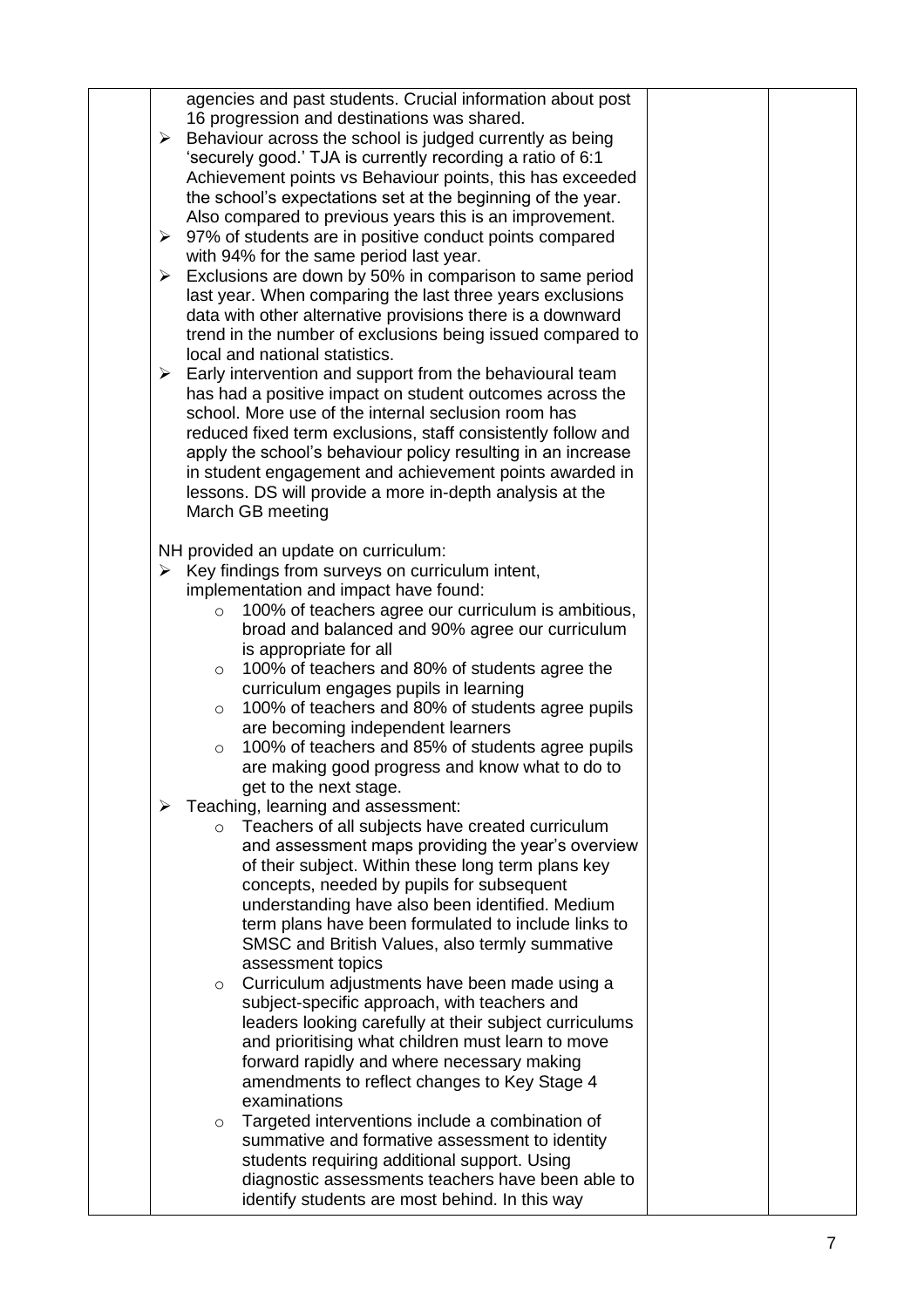| $\blacktriangleright$      | adjustments can be made to address individual<br>students needs.<br>Year 11 students deemed to be most behind (based<br>$\circ$<br>on diagnostic, summative assessment in Summer 2<br>of 2021 and coupled with teacher feedback) have<br>been provided, since September 2021, with after-<br>school tutoring from an external provider; content<br>has been explicitly linked to what is being taught in<br>lessons. This has been supported with systems for<br>feedback so pupils experience the curriculum as a<br>coherent whole.<br>To support teachers the following CPD has been provided:<br>- Ofsted Education Inspection Framework<br>- Effective Curriculum Planning<br>- TJA Long and Medium Planning<br>- Blooms Taxonomy and Progression<br>- Vygotsky's Zone of Proximal Development and meeting<br>individual needs<br>$\triangleright$ The Curriculum Policy has been reviewed and amended.<br>TJA's intent, implementation and impact are clearly outlined<br>for all three strands of provision: full-time, respite and<br>outreach students.<br>$\triangleright$ Next steps include<br>Curriculum feedback survey to be completed by<br>$\circ$<br>Governors and parents<br>Continue to develop and complete medium term<br>$\circ$<br>plans<br>$\circ$ Teacher subject specific needs to be audited and<br>addressed<br>Future CPD to cover Growth Mindset and<br>$\circ$<br>Metacognition to support students in 'learning to<br>learn' and Rosenshein's Principles of Instruction to<br>continue to support teachers in delivering effective<br>lesson | SC/SG/NH  | By next<br><b>GB</b><br>meeting |
|----------------------------|-------------------------------------------------------------------------------------------------------------------------------------------------------------------------------------------------------------------------------------------------------------------------------------------------------------------------------------------------------------------------------------------------------------------------------------------------------------------------------------------------------------------------------------------------------------------------------------------------------------------------------------------------------------------------------------------------------------------------------------------------------------------------------------------------------------------------------------------------------------------------------------------------------------------------------------------------------------------------------------------------------------------------------------------------------------------------------------------------------------------------------------------------------------------------------------------------------------------------------------------------------------------------------------------------------------------------------------------------------------------------------------------------------------------------------------------------------------------------------------------------------------------------------------------------------------------------------|-----------|---------------------------------|
| $\blacktriangleright$<br>➤ | <b>Questions and comments:</b><br>$\triangleright$ TI asked about how responsive the curriculum is to respite<br>students. MJ replied there's a clear understanding of the<br>student's needs at the referral meeting of where they are,<br>what they have achieved and what are the gaps together<br>with the baseline assessment which is used to tailor the<br>curriculum to meet their needs. Planning is done every half<br>term taking into the needs of individuals in each class.<br>HF thanked NH on an articulate and clear presentation on<br>her report. HF asked about what are weaknesses in TJA's<br>curriculum - NH replied is getting consistency right across<br>the board, some teachers require further support and<br>development, AM and NH are working together on<br>improving this and are confident it can be improved.<br>BC asked if the Governing Body could see examples of<br>medium / long term curriculum maps/ plans and also<br>thanked NH for an informative report on TJA curriculum.                                                                                                                                                                                                                                                                                                                                                                                                                                                                                                                                                    | <b>NH</b> | By next<br><b>GB</b><br>meeting |